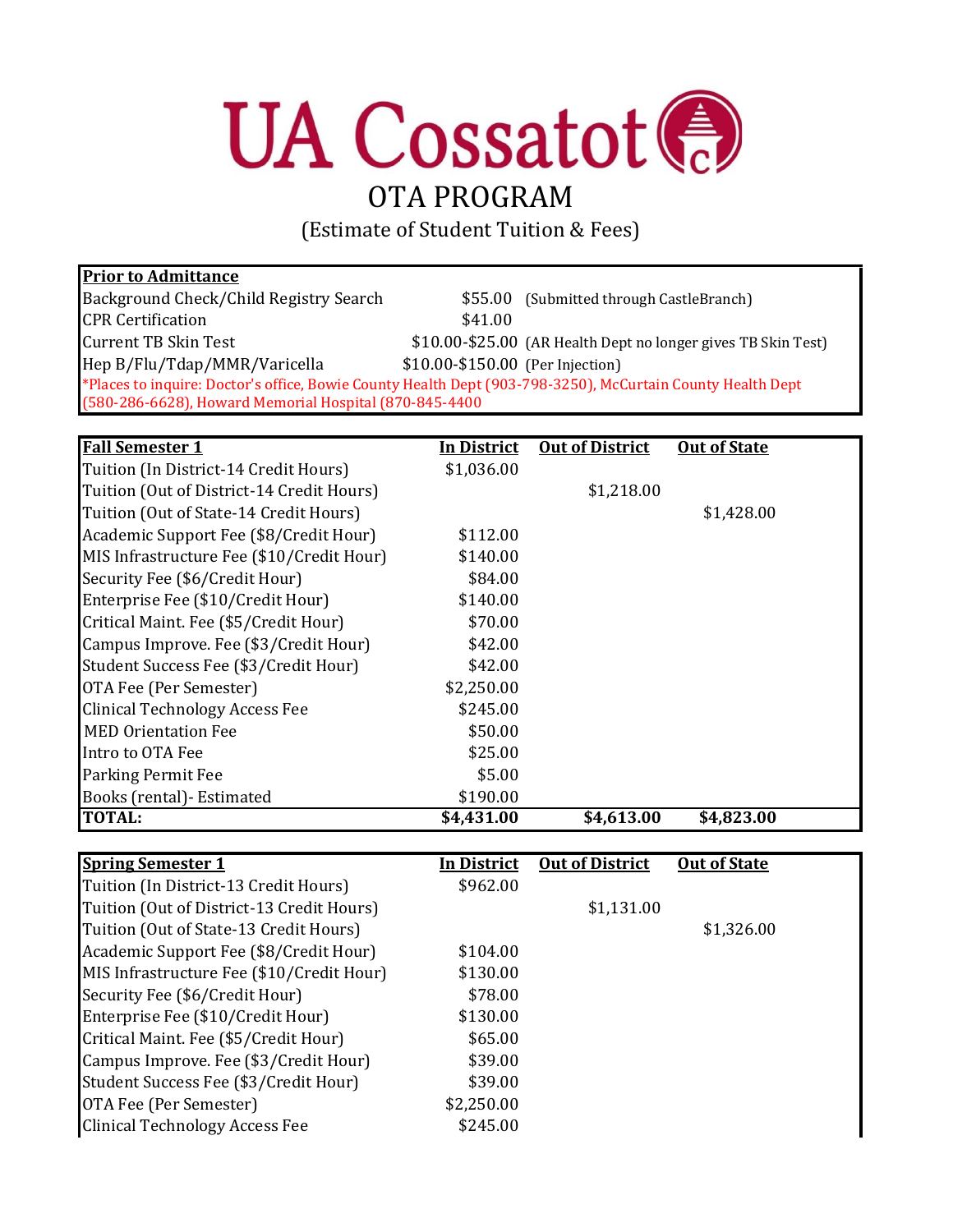| Parking Permit Fee                        | \$5.00             |                                                               |                     |  |
|-------------------------------------------|--------------------|---------------------------------------------------------------|---------------------|--|
| Books (rental) - Estimated                | \$250.00           |                                                               |                     |  |
| <b>TOTAL:</b>                             | \$4,297.00         | \$4,466.00                                                    | \$4,661.00          |  |
|                                           |                    |                                                               |                     |  |
| <b>Summer Semester 1</b>                  | <b>In District</b> | <b>Out of District</b>                                        | <b>Out of State</b> |  |
| Tuition (In District-4 Credit Hours)      | \$296.00           |                                                               |                     |  |
| Tuition (Out of District-4 Credit Hours)  |                    | \$348.00                                                      |                     |  |
| Tuition (Out of State-4 Credit Hours)     |                    |                                                               | \$408.00            |  |
| Academic Support Fee (\$8/Credit Hour)    | \$32.00            |                                                               |                     |  |
| MIS Infrastructure Fee (\$10/Credit Hour) | \$40.00            |                                                               |                     |  |
| Security Fee (\$6/Credit Hour)            | \$24.00            |                                                               |                     |  |
| Enterprise Fee (\$10/Credit Hour)         | \$40.00            |                                                               |                     |  |
| Critical Maint. Fee (\$5/Credit Hour)     | \$20.00            |                                                               |                     |  |
| Campus Improve. Fee (\$3/Credit Hour)     | \$12.00            |                                                               |                     |  |
| Student Success Fee (\$3/Credit Hour)     | \$12.00            |                                                               |                     |  |
| OTA Fee (Per Semester)                    | \$2,250.00         |                                                               |                     |  |
| <b>Clinical Technology Access Fee</b>     | \$245.00           |                                                               |                     |  |
| Parking Permit Fee                        | \$5.00             |                                                               |                     |  |
| Books (rental) - Estimated                | \$160.00           |                                                               |                     |  |
|                                           |                    |                                                               |                     |  |
| <b>TOTAL:</b>                             | \$3,136.00         | \$3,188.00                                                    | \$3,248.00          |  |
|                                           |                    |                                                               |                     |  |
| <b>Fall Semester 2</b>                    | <b>In District</b> | <b>Out of District</b>                                        | <b>Out of State</b> |  |
| Tuition (In District-10 Credit Hours)     | \$740.00           |                                                               |                     |  |
| Tuition (Out of District-10 Credit Hours) |                    | \$870.00                                                      |                     |  |
| Tuition (Out of State-10 Credit Hours)    |                    |                                                               | \$1,020.00          |  |
| Academic Support Fee (\$8/Credit Hour)    | \$80.00            |                                                               |                     |  |
| MIS Infrastructure Fee (\$10/Credit Hour) | \$100.00           |                                                               |                     |  |
| Security Fee (\$6/Credit Hour)            | \$60.00            |                                                               |                     |  |
| Enterprise Fee (\$10/Credit Hour)         | \$100.00           |                                                               |                     |  |
| Critical Maint. Fee (\$5/Credit Hour)     | \$50.00            |                                                               |                     |  |
| Campus Improve. Fee (\$3/Credit Hour)     | \$30.00            |                                                               |                     |  |
| Student Success Fee (\$3/Credit Hour)     | \$30.00            |                                                               |                     |  |
| OTA Fee (Per Semester)                    | \$2,250.00         |                                                               |                     |  |
| Parking Permit Fee                        | \$5.00             |                                                               |                     |  |
| <b>TOTAL:</b>                             | \$3,445.00         | \$3,575.00                                                    | \$3,725.00          |  |
|                                           |                    |                                                               |                     |  |
| <b>TOTAL ESTIMATED COST:</b>              | \$15,309.00        | \$15,842.00<br>(In District) (Out of District) (Out of State) | \$16,457.00         |  |